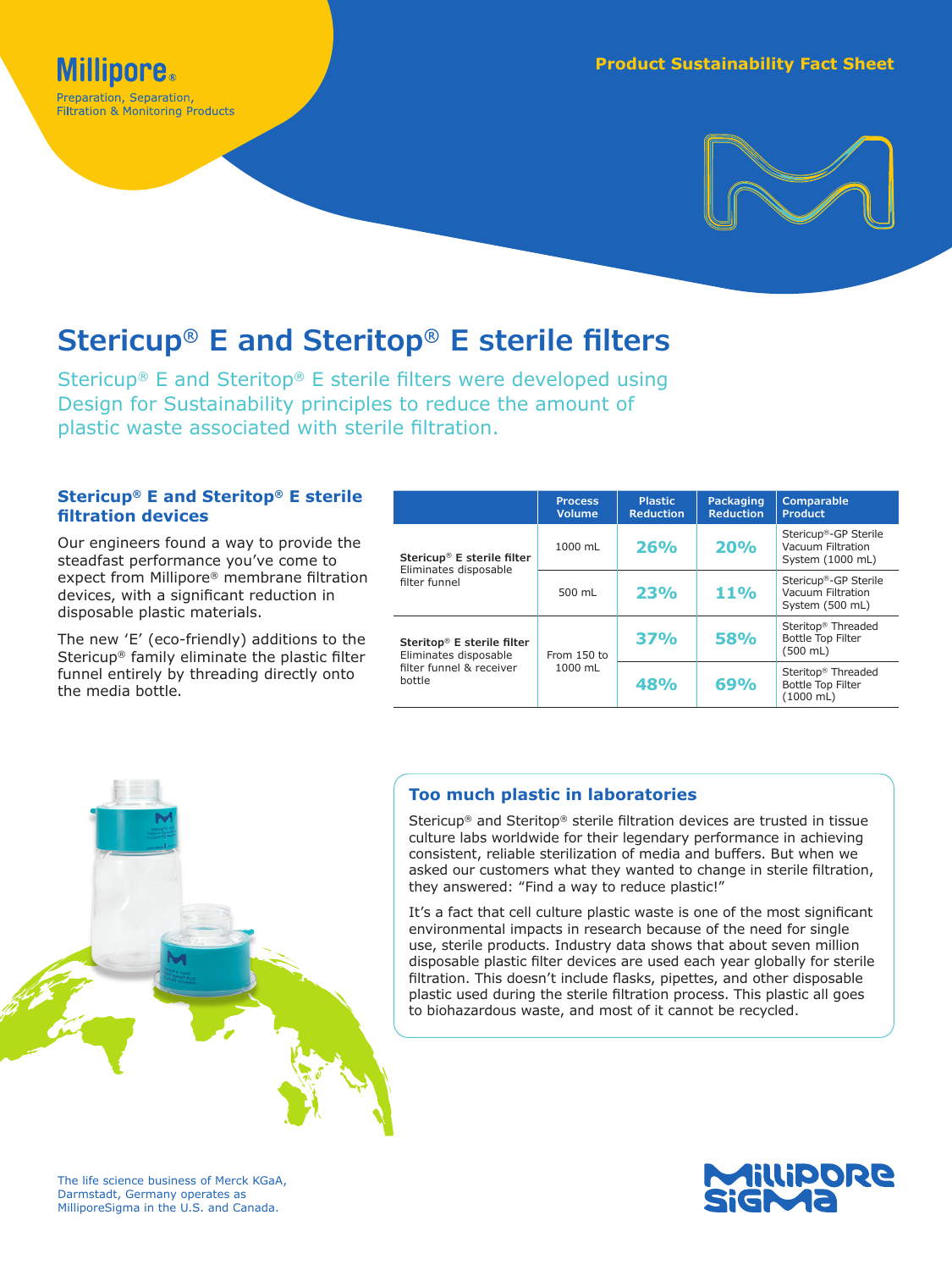#### **Raw material in product manufacture**

The new Stericup® E filter was designed so that the user can directly connect a commercial media or other bottle containing the liquid to be filtered to the Stericup® E filtration unit, eliminating the need for a plastic filler funnel. Two diameters of threaded couplings were developed to meet the two most common commercial bottle formats.

Thanks to this innovative design, the amount of plastic used per unit was reduced by 23% to 48% (depending on the product version).

# **Packaging and Paper Reduction**

The packaging of the new Stericup® E and Steritop® E filters was developed in alignment with our SMASH Packaging initiative. Thanks to the new product design, not only was the amount of plastic and corrugated packaging reduced (from 11% to 69%, depending on the product version), but the sustainability characteristics of these packaging items were improved as well:

- The boxes and inserts have sustainable forestry certification, which contributes to our Zero Deforestation goal.
- The plastic pouches are now made of polyethylene, which contributes to our goals of increasing sustainability and recyclability of plastic packaging.
- We save even more materials by providing electronic versions of the product user guide and certificate of quality, instead of printing these documents on paper and shipping them in the product box.

#### **Product Performance**

Our goal was to reduce plastic waste in sterile filtration without compromising the performance that labs worldwide have come to expect from Stericup® and Steritop® premium filter devices.

The design of the Stericup® E and Steritop® E devices provides the same reliable sterile filtration as our standard Stericup® filters. This means Stericup® E devices can be incorporated into standard sterile filtration workflows.

#### **Distribution and Storage**

Because the Stericup® E and Steritop® E devices are more lightweight than traditional filters, they require less fuel for shipping, resulting in reduced greenhouse gas emissions.

The compact product design enabled us to reduce the volume of the product boxes by 26% to 73%, depending on the product version. This



means more products per pallet and per transportation vehicle, and less storage space required for the user.

## **End of life**

Due to their application, sterile filters generally go to biohazard waste and are incinerated. The new design of the Stericup® E and Steritop® E filters allows you to significantly reduce the amount of biohazardous waste and the associated cost of treatment and disposal.

See the next page for instructions on how to dispose of product and packaging parts responsibly.

Learn more about our commitment to responsible life science tools at **[SigmaAldrich.com/green](http://www.SigmaAldrich.com/green)**

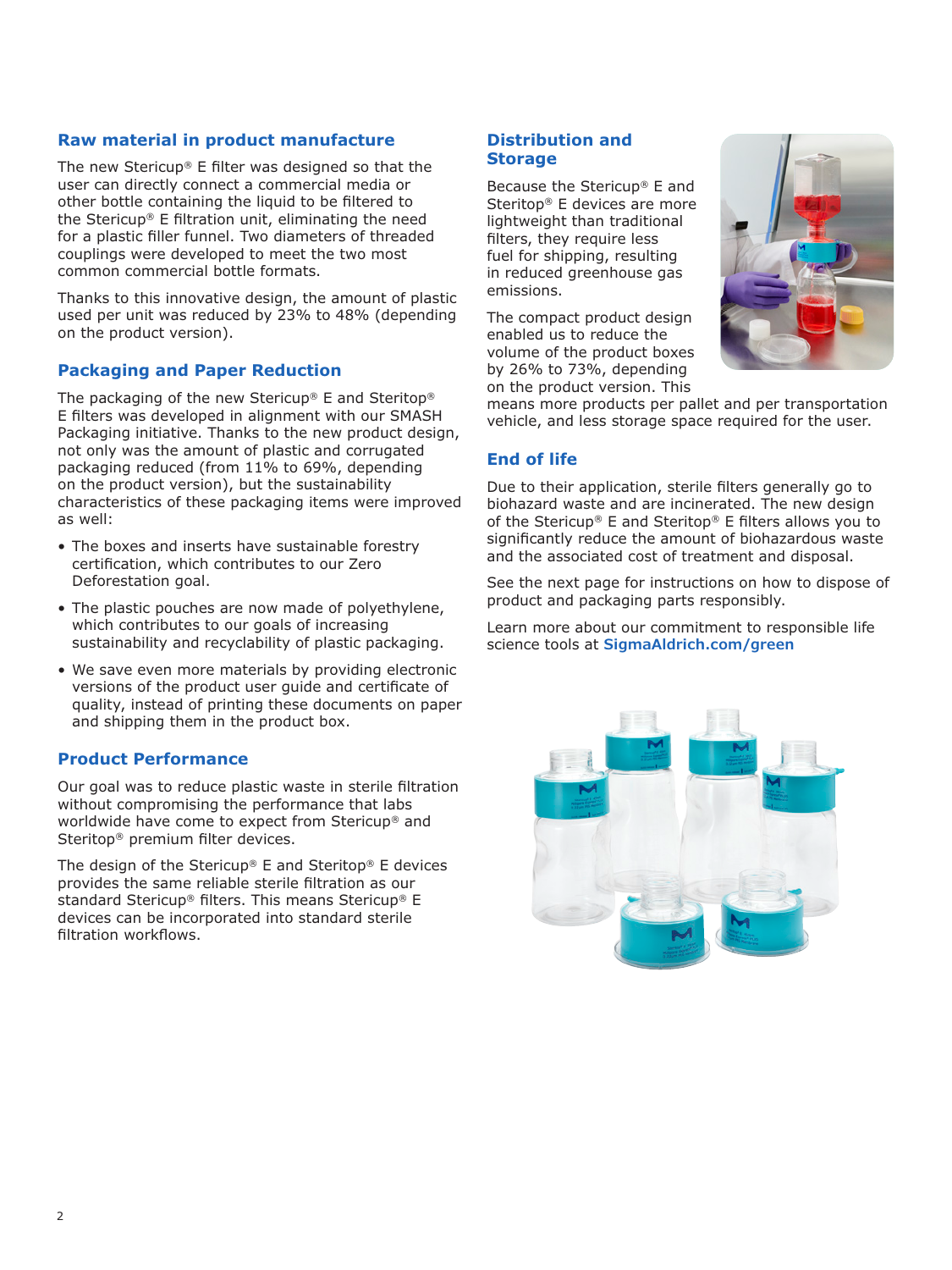# **How can I dispose of the device's plastic parts responsibly?**

When considering responsible disposal of laboratory plastics, here are some important issues to consider:

- What material(s) is the product made of?
- Which parts of the device become biohazardous during use?
- What waste streams are available for the components?

Separating any non-hazardous from the biohazardous product components is already a major step towards disposing of the used product responsibly. Where separation is possible, consider transitioning from standard disposal to a preferred waste stream in the "Waste Hierarchy" that may include recovery or even recycling.

The Stericup® E bottle is made from polystyrene (PS) plastic.

# **Responsible disposal of Stericup® E and Steritop® E packaging**

Stericup® E and Steritop® E filters arrive individually wrapped in plastic pouches made from polyethylene (PE). Please inquire whether a plastic film recycling stream is available or could be implemented at your site.

The shipping box and box insert are made of corrugated cardboard. Please flatten them and place them in a recycling bin designated for paper and corrugated materials.

#### **Opportunities for a sustainable future**

Our commitment to product sustainability is a never-ending journey. We welcome your partnership and feedback as we continue to improve our Stericup® and Steritop® sterile filters, as well as other products.

The information and statements in this document should not be used for comparison with environmental and health impacts or improvements of other sterile filters.

As we continuously seek opportunities for improving sustainability of our products, we have partnered with [My Green Lab,](https://www.mygreenlab.org/) a California non-profit organization that drives sustainability improvement in laboratories.

[My Green Lab](https://www.mygreenlab.org/) developed the ACT Label, the premier comprehensive econutrition label for laboratory products. These labels were designed to help scientists make more sustainable choices for the products they use in their laboratories, from consumables to equipment and chemicals. Please visit the ACT Label database at act.mygreenlab.org to check the score of our Stericup® E products.

**We strongly recommend**

that you discuss your waste separation practices with your facility's Environmental, Health and Safety (EHS) officer to ensure compliance with the waste regulations that apply where your lab or plant is located.